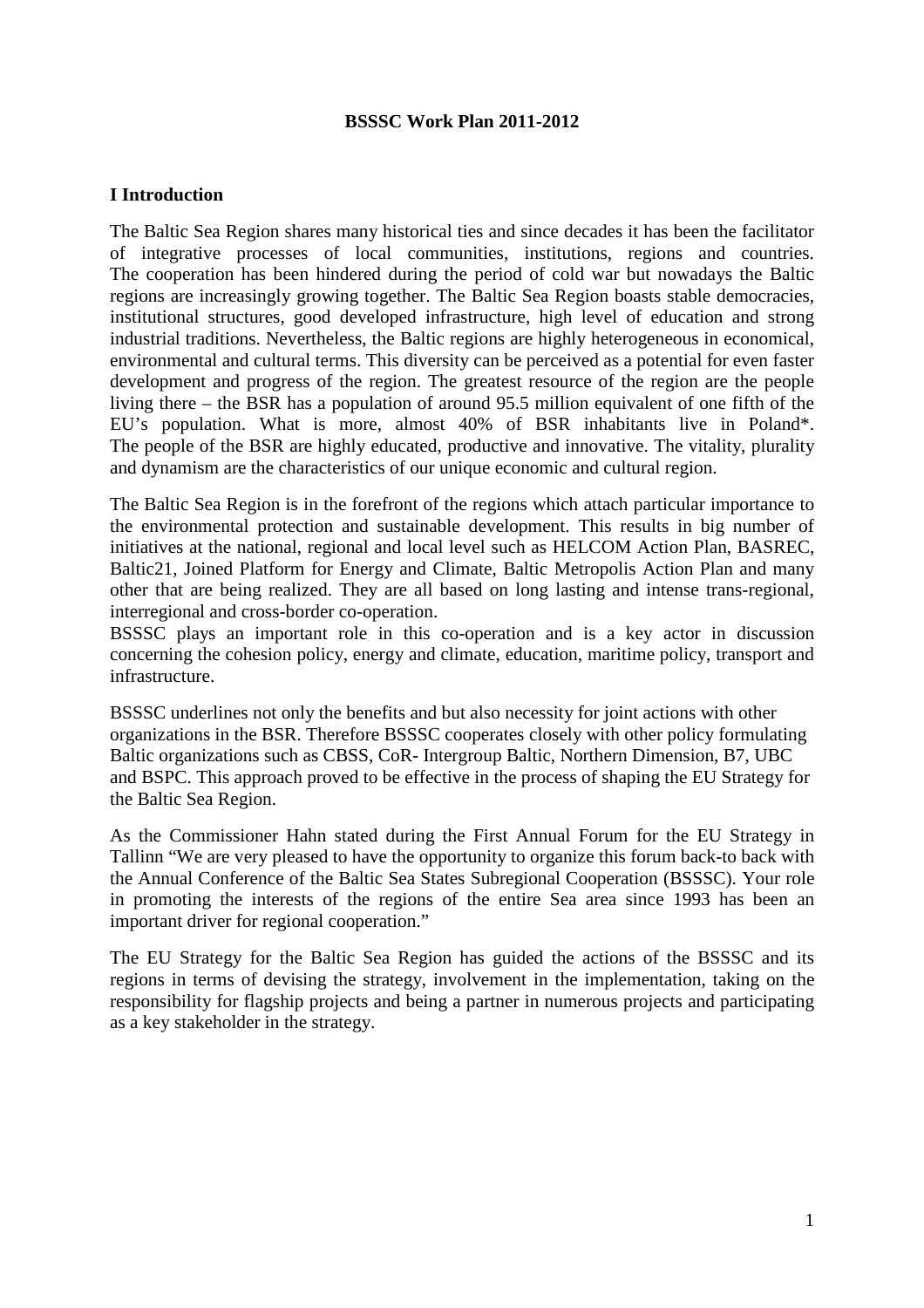### **II Policy priorities in 2011-2012**

The Westpomeranian Region will continue the work of the predecessors making the best use of former chairmanships experience, appreciating efforts and political activities of the Regions and the Board members towards the development of the Baltic Sea Region. Traditional BSSSC policy areas such as maritime policy, climate change, transport and infrastructure, education and youth will be supported and developed.

In the years to come, Europe undertakes the reform of the cohesion policy. Regions around the Baltic Sea with their various economical, political and social situations are especially entitled to formulate recommendations and demands in that field. The disparities in the Baltic Sea Region are still significant and cohesion policy should be the tool to reduce them while promoting smart, sustainable and inclusive growth. BSSSC shall support the work of Rapporteur on Cohesion Policy and continue to be an active participant in the consultation and implementation processes of the cohesion policy. This can only be effective in a close cooperation and joined efforts of Baltic organizations such as CBSS, B7, CPMR, BSC, BSPC UBC and other. The regions' position on the future cohesion policy will be discussed and presented during the 19<sup>th</sup> BSSSC Annual Conference in Szczecin which will be held under the patronage of the Polish Presidency in the Council of the European Union. As the voice of regions is essential in creating cohesion policy, the conference resolution will be submitted to the Council of the European Union.

The success of cohesion policy is related closely to the success of the Baltic Sea Strategy, therefore the implementation process shall be closely monitored by all stakeholders. The regions around the Baltic Sea including Russia shall contribute to and benefit from achievements of the strategy. The follow up of the Strategy will take place in October 2011 along with the BDF Summit in Gdansk. BSSSC will provide bi-annual assessment of the Strategy from the subregional point of view and this will be the second topic of the BSSSC Annual Conference in Szczecin.

BSSSC is a unique regional organization which needs to be strengthen and broadened. An active participation of regions from all over the BSR countries is most required and welcomed. Therefore one of the Polish Chairmanship objectives will be to encourage more regions from Russia, Baltic States and other countries to join the BSSSC family in order to make the voice of the regions laud and clear.

BSSSC deserves to become more recognizable and visible among various Baltic organizations. The concept of BSR branding can be applied to promotion of BSSSC as an important component of creating Baltic Sea identity. The clear concept and strong visibility are necessary to reach the public of the BSR - not only policy makers but entrepreneurs, experts, NGO members and youth as well. The Polish Chairmanship intends to develop marketing concept and promote the BSSSC by interactive website, newsletter, profiles, attendance to the Baltic events and conferences.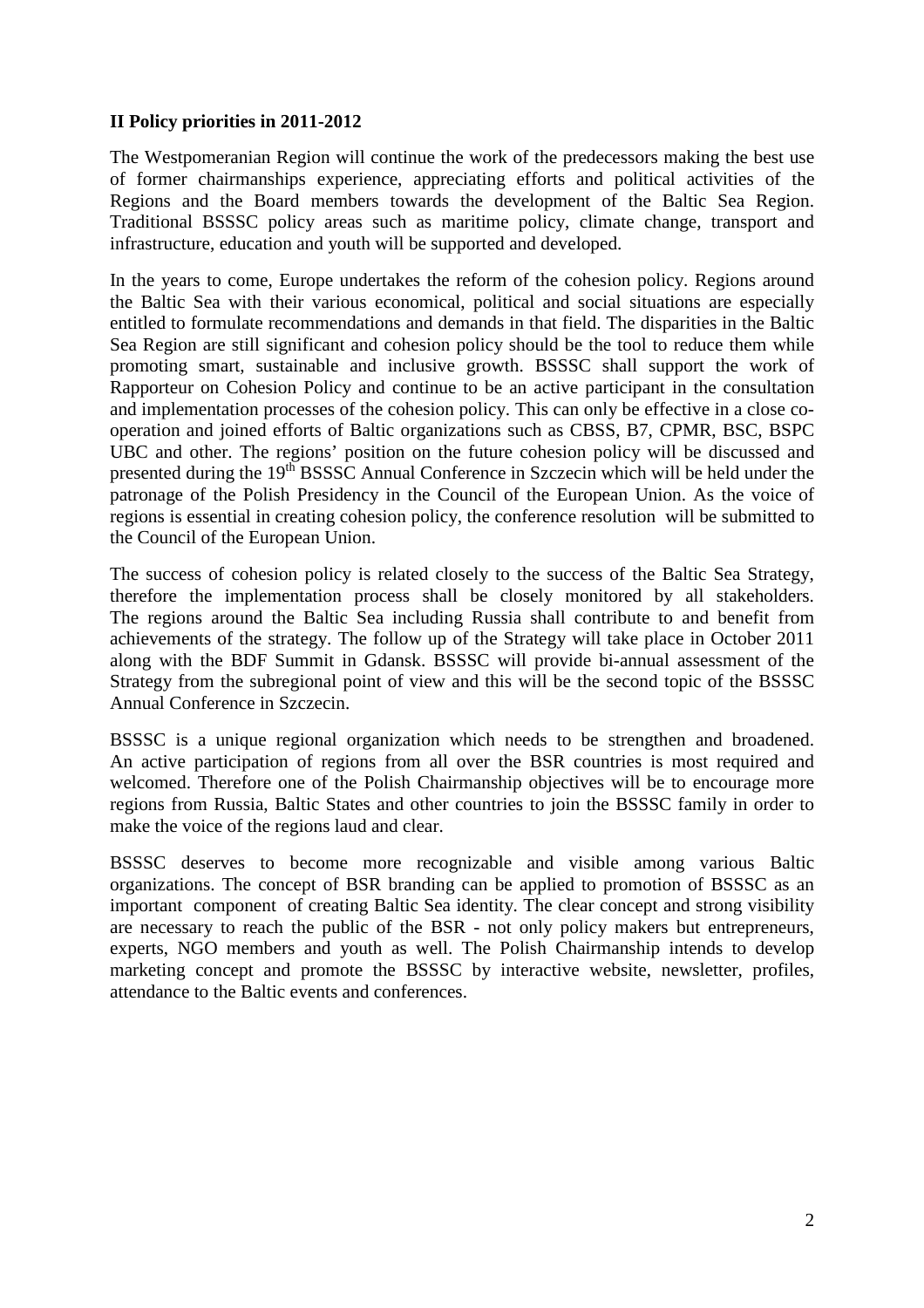BSSSC since its foundation was based on the fundamental values:

- to be a credible organisation representing the views of sub-regions in the BSR
- to be a knowledge based organisation
- to be a visible and recognisable organisation
- to be an organisation, which is flexible and receptive to changes

The Westpomeranian Chairmanship will observe those principles and fill them with new contents.

\*The European Union Strategy for the Baltic Sea Region – background and analysis

# **III BSSSC Resources 2011-2012**

The BSSSC as a non-fee political network relays on the commitment and activity of its members. The BSSSC comprises of several working bodies that provide the organization with policy goals and objectives and implement them in the BSSSC member sub-regions:

The BSSSC Chairperson – The Marshal of the Westpomeranian Region Mr. Olgierd Geblewicz

The BSSSC Board – consisting of two representatives per each Baltic Sea Countries

The BSSSC Annual Conference - the network's main forum for exchanging ideas and interests

The BSSSC Secretariat - situated in the Westpomeranian Marshal's Office

The BSSSC Working Group on Maritime Policy

The BSSSC Working Group on Youth Policy

The BSSSC Working Group on Transport and Infrastructure

The BSSSC Rapporteur on Cohesion Policy

The BSSSC Rapporteur on the Strategy for the Baltic Sea Strategy

The BSSSC Rapporteur on Baltic Sea Region Programme

Brussels Antenna – Westpomeranian Regional Office

To ensure continuity, a Troika is established with the former chair Hamburg , which provides support in the initial phase, and the region of Helsinki- Uusimaa the designated chair for  $2012 - 2013$ .

### **IV BSSSC Policy areas**

### **1. Maritime Policy**

The BSSSC played an active role in the process of shaping the European Maritime Policy. Since 2007 the BSSSC has been advocating the development of a common maritime policy of the Baltic Sea Region and in spring 2008 established a Working Group on Maritime Policy, chaired by Schleswig-Holstein/Germany. The group currently joins members from Denmark, Finland, Germany, Norway, Poland, Russia and Sweden and sees its task in bringing together the maritime players of the region, formulating a 'regional maritime voice' and initiating or giving support to maritime pilot projects.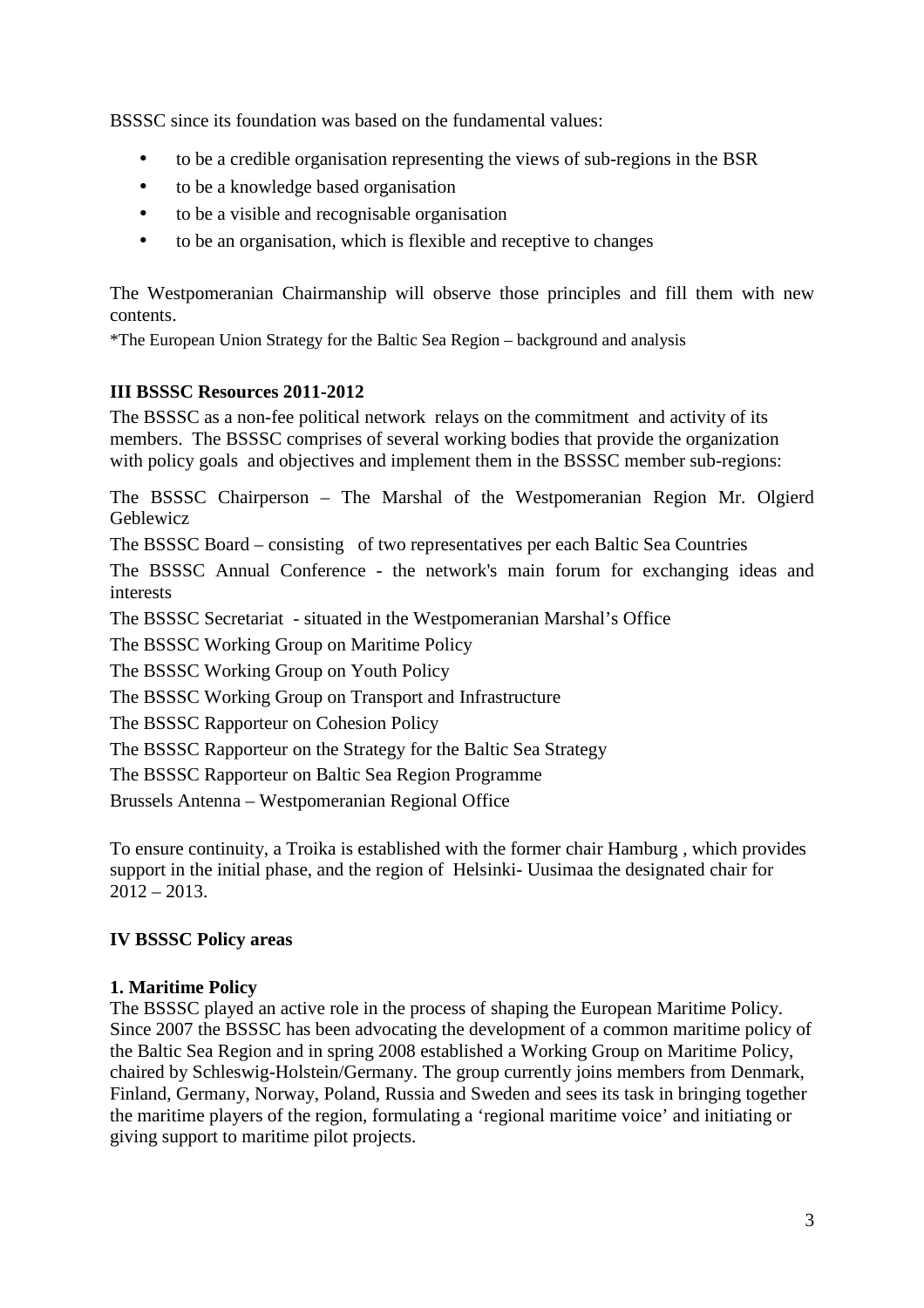The current priority is to contribute to the implementation of the Clean Baltic Shipping Project, a BSSSC initiative , which was included to the Action Plan of the Strategy as a result of the EU Commission's consultation process.

BSSSC will continue its commitment to an ambitious implementation of the European Maritime Policy in the Baltic Sea Region and to develop the BSR into an European maritime best practice region by 2015.

BSSSC shall:

- Formulate political requirements of the regions towards decision-making bodies at the national and European level in maritime affairs.
- Contribute to the implementation of priority 4 of the Action Plan to the EU Baltic Sea Strategy (To become a model region for clean shipping) with its Working Group on Maritime Policy.
- Contribute to the implementation of the Project *Clean Baltic Sea Shipping*, funded by the EU Baltic Sea Region Programme 2007-2013, through membership in the Political Committee of the project. Objectives: taking care for solutions suitable for all BSR ports and advocating a broad implementation.
- Support and initiate further projects of an integrated maritime policy suitable to mitigate the environmental effects of maritime activities in the region.
- Search for the cooperation with the maritime working groups of CBSS and BSPC aiming at combining the regional with the national and the parliamentary level in order to join forces for an integrated maritime policy in the BSR and strengthening the visibility, e.g. by carrying out joint events on the occasion of the European Maritime Days in Gdansk (2011) and Göteborg (2012).

Main responsibility within the BSSSC Board lies with the Land Schleswig-Holstein, Germany.

### **2. Climate policies and energy security**

Climate policies and energy security are two major factors of the Baltic Sea Region sustainable development. In April 2009 in the White Paper, the European Commission established a framework to cope with the impacts of a changing climate. The Commission presented an integrated approach to the climate change issue and the White Paper is accompanied by the sectoral papers on agriculture, health , water, coasts and marine issues.

The main objectives accompanied by the actions are: developing the knowledge base on energy issues, adaptation to climate change into EU policies such as: health and social policies, agriculture and forests, biodiversity, ecosystems and water, of coastal and marine areas and of production systems and physical infrastructure. Such extensive and ambitious aims can be a success only if the EU, national, regional and local authorities will co-operate closely.

When the EU decided in 2008 to cut its greenhouse gas emissions, it showed its commitment to tackling the climate change threat and to lead the world in demonstrating how this could be done. Since the EU policy was agreed, circumstances have been changing rapidly. The economic crisis hit our region of unprecedented scale. It has put big pressure onto businesses and communities across Europe and worldwilde , as well as causing huge stress on public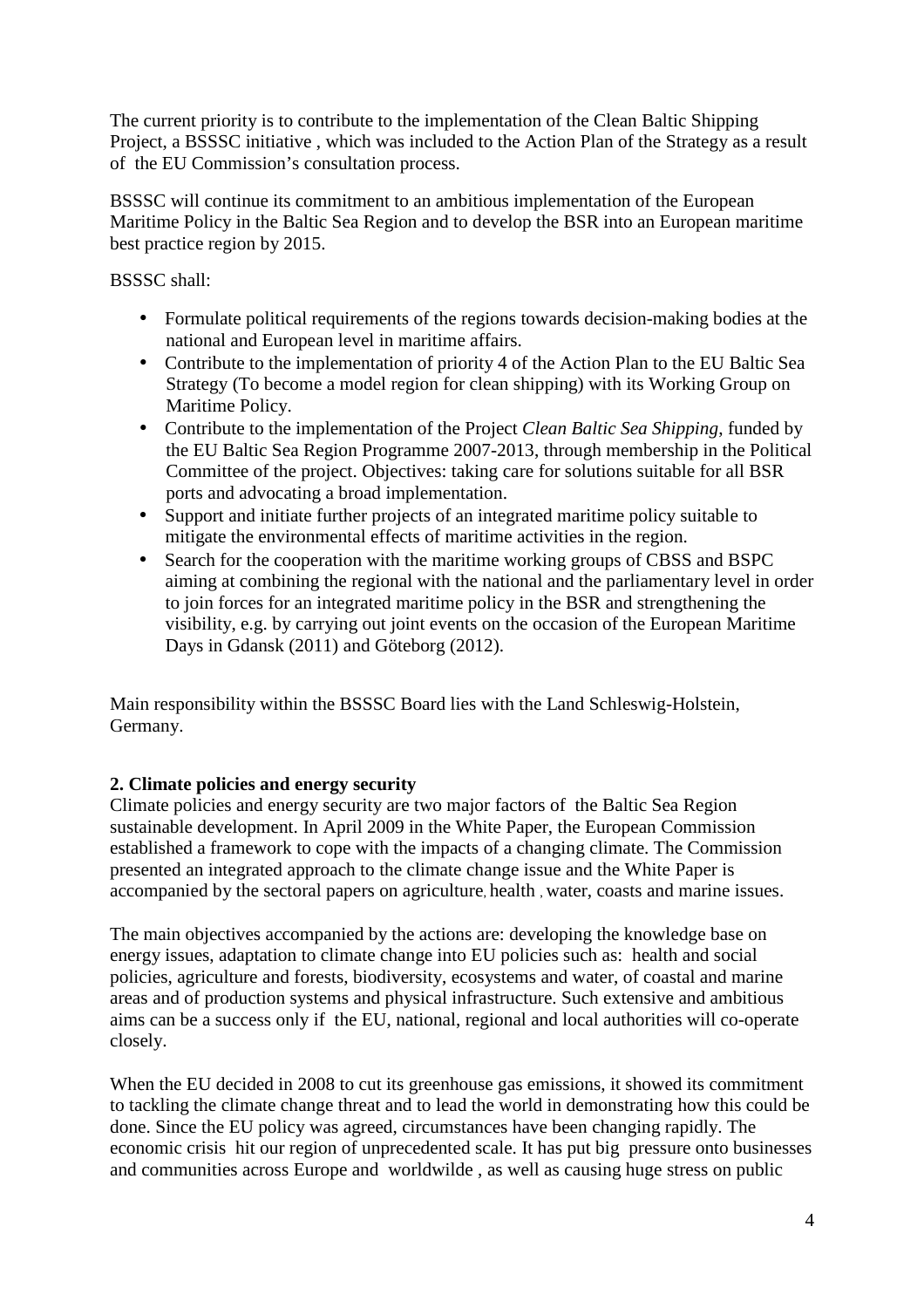finances. But at the same time, it has confirmed that there are huge opportunities for countries and regions in building a resource efficient society. Enhancing the EU's resilience to the impacts of climate change also means the chance to invest in a low-carbon economy, for instance, by promoting energy efficiency and the uptake of green products. The European Commission on 10 November 2010 has adopted the Communication "Energy 2020 - A strategy for competitive, sustainable and secure energy. EU energy goals have been incorporated into the "Europe 2020 Strategy for smart, sustainable and inclusive growth" and indicates the importance of adapting new technologies and renewable energy sources on a broader scale.

The Baltic Sea Region has many profound initiatives on energy efficiency, but the potential is even bigger. The sustainable public transport and the use of new technologies in building refurbishment and electronic equipment, are the areas where the Baltic Sea regions and municipalities can learn from each other. The second driver of energy security is on one hand diversity of energy sources such as renewable, clean fossil fuel, nuclear energy (where it so desired), and on the other energy suppliers not only from the Baltic Sea Region (Norway, Russia) but also from other regions all over the world.

It is the declared aim of BSSSC to focus on sustainable development in the BSR therefore the BSSSC will:

- Support and contribute to the implementation of the HELCOM Baltic Sea Action Plan.
- Support constructive co-operation between Baltic 21 and BSSSC, in particular through the lighthouse projects of interest to BSSSC and Baltic Sea sub-regions.
- Act as a sub-regional representative in the Senior Official Group of Baltic 21,
- Take part in the network and forum for dialog BASREC
- Continue co-operation with Baltex
- Support the work of Joined Platform for Energy and Climate
- Accompany the project "New Bridges" which was supported by BSSSC in its realization phase.

Main responsibility within cooperation with Baltex and Baltic 21 lies with Hamburg

#### **3. Science and Education**

BSSSC supports the aim of the Lisbon Agenda to "develop the most dynamic and competitive knowledge-based economy in the world capable of sustainable economic growth with more and better jobs and greater social cohesion, and respect for the environment by  $2010$ "

BSSSC regards education and science as key elements for the further development of the Baltic Sea Region. The BSR is home for a number of world-class universities and research institutions. BSSSC will support all efforts to strengthen European research within the BSR by supporting bordercrossing co-operation in the field of science.

BSSSC shall:

- Continue to advocate the co-operation within science based issues as transport and logistics, maritime policy, climate protection and public health.
- Advocate academic co-operation in the BSR promoting the European instruments of funding. The exchange of students as well as that of scientists will be according to the objectives of the Bologna process a main starting point for the creation and the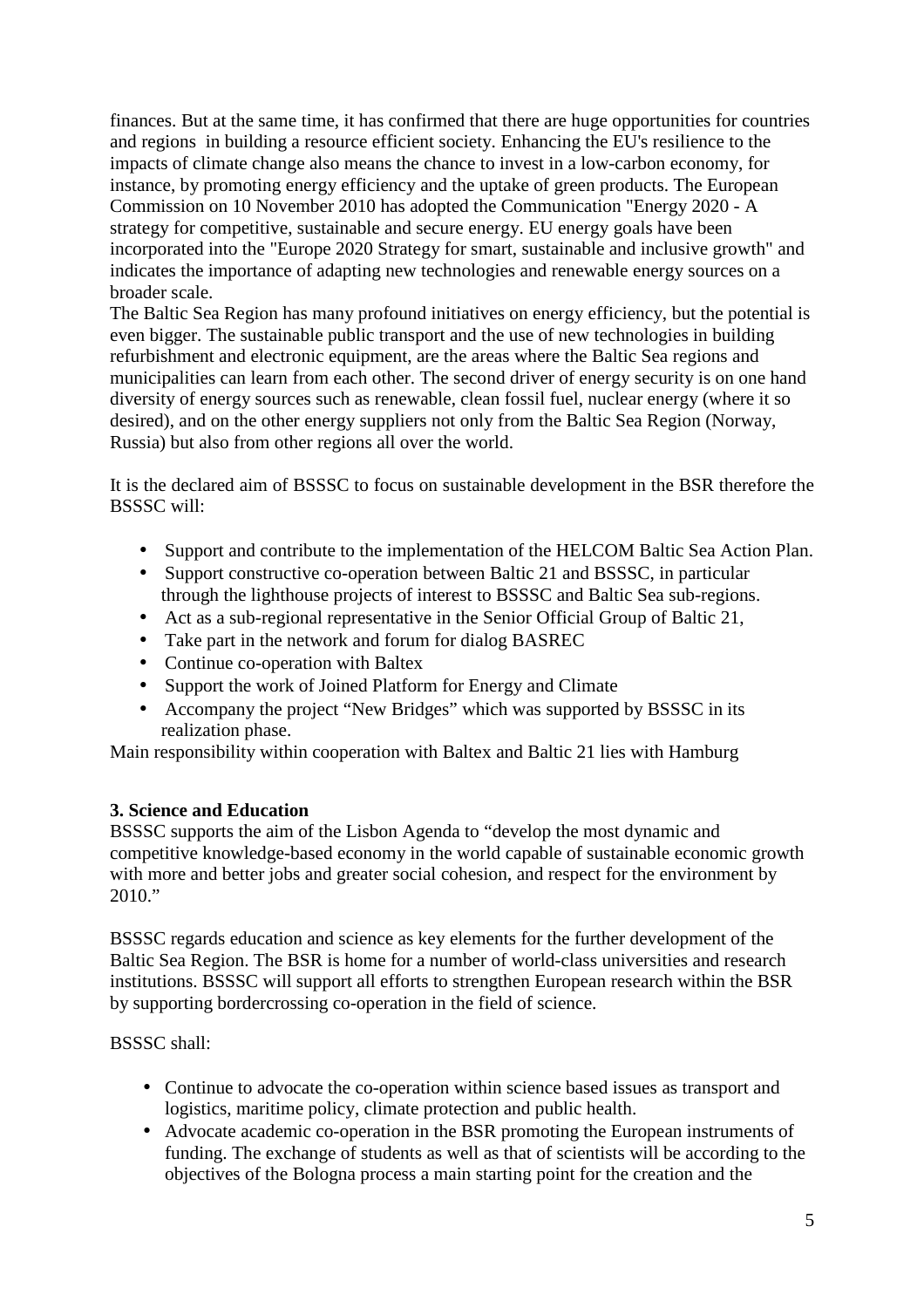further development of knowledge based societies in the BSR. A strong support is to be goiven to initiatives as the Baltic University Program (BUP) strengthening it´s position as a flagship project within the EU Baltic Sea Strategy.

- Strongly support co-operation in the field of education. Exchange programmes for pupils and teachers as well as those for apprentices and trainees are important preconditions for mobility within the Baltic Sea Region. BSSSC therefore appreciates the extension of European programmes for regional Co-operation within the field of education.
- Support a conference on "Education in the BSR" to take place in Hamburg in September 2011. This conference will join experts from all countries of the BSR to discuss questions of further cooperation in the field of education.
- Enhance the exchange of experiences within the field of school management and school organisation hereby using European programmes of funding like Comenius regio.
- Support all efforts to stress the importance of life long learning as a key method of creating knowledge based societies. Being supportive in this field will mean to offer various opportunities and promote the possibilities of the broad diversity of education offered by the partner regions represented by BSSSC.

Main responsibility within the BSSSC Board lies with Hamburg City , Germany

### **4. Youth Policy**

The Europe of 21'st century offers many opportunities for young people such as easy traveling, education, internet communication, but at the same time young people face many challenges – high unemployment, demographic and climate change. Involving young people in forming political opinions and decisions, especially in matters concerning them directly, can be a way to ensure the quality and sustainability of policy making and implementation . Therefore youth policy is one of the BSSSC's main priorities and just from the early beginning of BSSSC foundation the youth work and youth events have been supported and promoted by the BSSSC Board. The BSSSC Working Group on Youth Policy was established in 2006 to intensify youth cooperation and youth policy issues in the Baltic Sea Region. Since the Norwegian Chairmanship the Youth Network representatives are elected as the BSSSC Board members. What is more, after the Annual Conference in Turku (September 2007) the youth hold the full membership of the BSSSC Board. Each Annual Conference is preceded by the youth event gathering the young people from all countries around the Baltic Sea. Those Youth conferences are prepared and organized in a joined effort of the host region and the youth often with the support of Youth in Action Program.

During the Westpomeranian Chairmanship the BSSSC will continue the dialog with the young generation of the BSR with the main purpose to involve the young people in all aspects of BSSSC policy.

The opinion of the young people on the policy of mitigation of climate change and on the structure of Baltic Sea Strategy has been an important voice of those for whom these policies are aimed for. Therefore active participation and continuous dialog with youth on all BSSSSC policy areas will be the issues of a great importance of the BSSSC Board.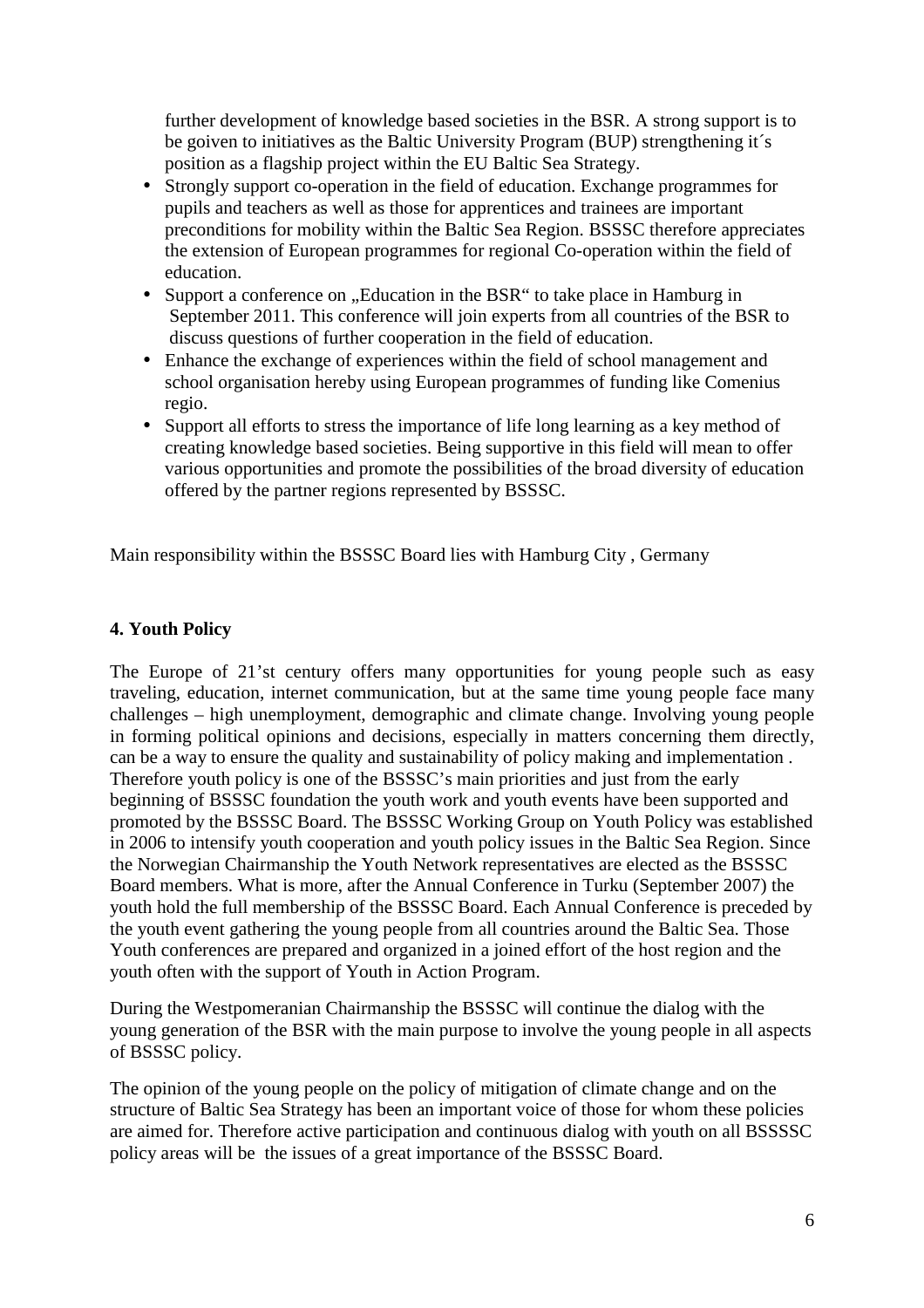BSSSC will:

- Support the youth in their will to comment on and contribute to the BSSSC policy in all fields that are of youth interest
- Encourage the youth to taking part in the BSSSC working groups
- Support Working Group on Youth Policy as a permanent platform of information and ideas and experience exchange
- Organize youth event along with the BSSSC Annual Conference with the main topic: 'Cohesion in the border region – what does it bring to the young people?'
- Contribute to the European Voluntary year recognizing the role of voluntary service in developing useful skills in the job market
- Support the youth participation in the NDPHS project *Alcohol and Substance Abuse by the Young People*
- BSSSC will support youth cooperation in the BSSSC regions especially in the framework of youth cross-border and interregional projects
- award a young person for a video clip promoting the Baltic Sea Region as the place for education and fun.

Main responsibility within the BSSSC Board lies with the West Pomerania, Poland.

# **5. Public Health and Quality of Life**

The importance of health issues were highlighted in Health Strategy of the EU "Together for Health: A Strategic Approach for the EU 2008-2013".Also in the Strategy for the Baltic Sea Region Action Plan it has been stressed that " the wealth of the region is based on human capital, and healthy population is a critical factor behind sustainable economic development of enterprises and societies." Although, the important hindrance in reaching these development aspects could be still too big disparities in health indicators of various BSR regions. In many countries health policy is a competence of national authorities, but despite the fact local and regional authorities are able to exploit competencies and overcome challenges by joining forces. BSSSC notes big challenges facing the BSR when it comes to an ageing population, migration of young people from rural areas to the cities, unemployment, increase in alcohol and drug abuse, mental illness and lifestyle diseases. Those issues were discussed during the BSSSC Annual Conferences in Zealand in 2009 and in Tallinn in 2010. BSSSC will strengthen its involvement in projects undertaken by Baltic programs concerning public health and well-being. Particularly in areas as follows:

- Health service, and health care for elderly people healthy aging
- Promotion of innovative solutions in diagnosis  $-e$ -health
- Promotion of sustainable life style prevention of HIV/AIDS
- Involving youth in campaigns against drug and alcohol addiction .

BSSSC has become a partner of NDPHS and will support participation in the project *Alcohol and Substance Abuse by the Young People* of the Work Group on Youth Policy, promote the NDPHS's initiatives and other Baltic projects in the field of public health such as SkanBalt, BORDERNETwork.

Main responsibility within the BSSSC Board lies with Westpomerania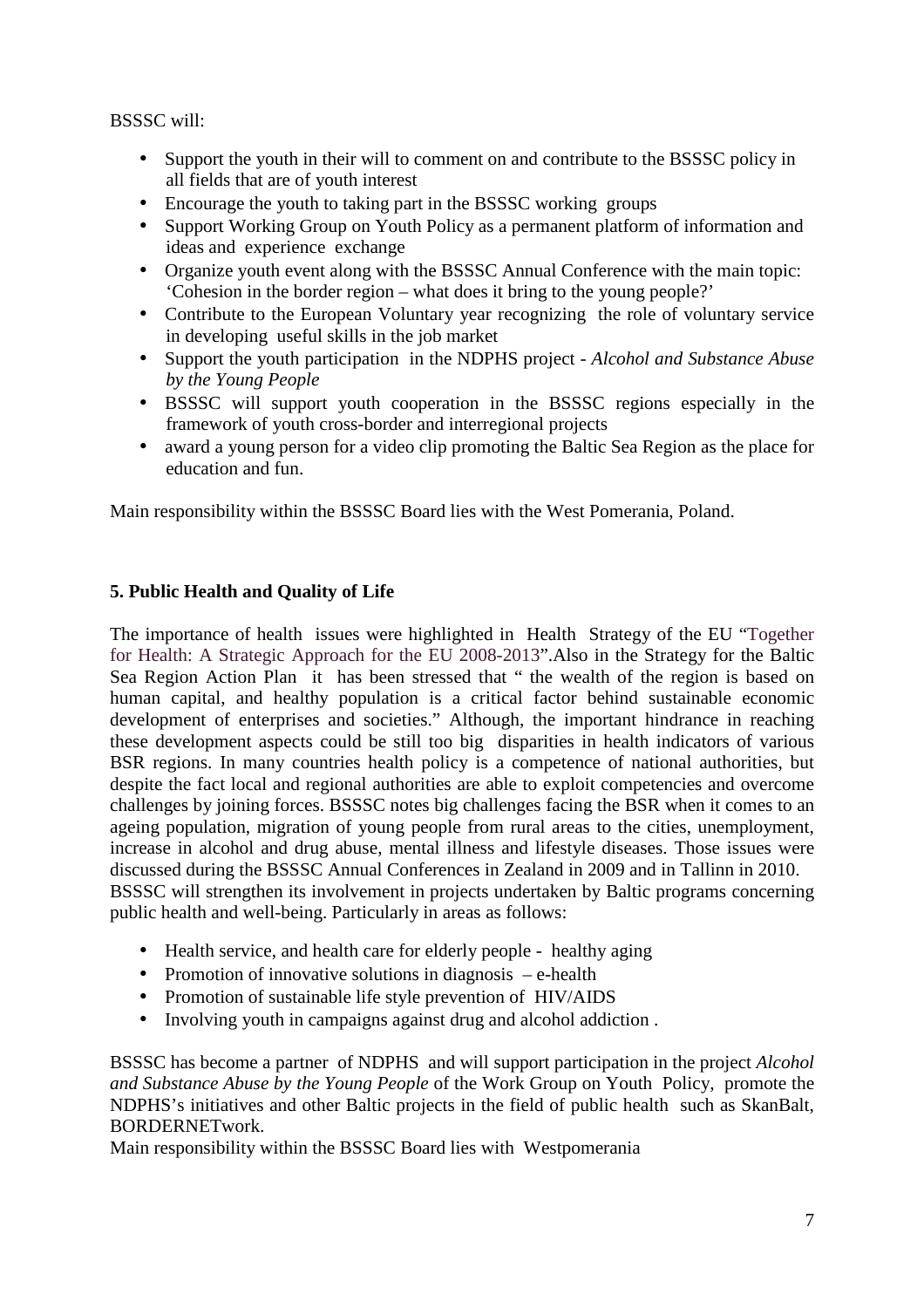## **6. Co-operation with Russia**

BSSSC underlines that the potential of the Baltic Sea Region can only be fully developed in co-operation with Russia, as Russia participates in the positive development of the Region. Russia plays a significant role in the practical regional and cross-border co-operation as a close neighbour, and therefore is an integrated part of the Baltic Sea Region Strategy. The co-operation on equal terms and mutual understanding are crucial for a good neighbourship in the BSR. BSSSC has successfully focused on strengthening the involvement of Russian sub-regions and actors in the work of the organization. The Westpomeranian Chairmanship wants to emphasize this again and offers longtime cooperation experience with Russian partners. The Chairmanship will proceed to strengthen the involvement of Russian partners, especially on the basis of the bilateral cooperation of Hamburg with St. Petersburg and West Pomerania with Kaliningrad Region.

BSSSC shall:

- Encourage and support concrete actions or projects involving regional and local levels with regions in North-West Russia using the new ENPI programs as operational tools to implement regional development projects.
- Support the involvement of Kaliningrad region into the BSR co-operation.

Main responsibility within the BSSSC Board lies with the Chairmanship and Hamburg City

### **7. Northern Dimension**

BSSSC has over the past years promoted the full integration of regional and local abilities in the Northern Dimension Policy Framework. The work started under the Norwegian Chairmanship of BSSSC 2006-2008 and continued in 2009-2010 under Hamburg's Chairmanship. BSSSC´s approach has been recognized by the ND Steering Group, by the Senior Officials meeting in November 2009 and by the Ministerial meeting in November 2010. The initiative of BSSSC is underlined in the chairmen's conclusions from both meetings.

The Northern Dimension Ministerial meeting in November 2010 welcomed the BSSSC/CoR initiative and invited regional and local actors of the Northern Dimension Partners to pursue practical preparations for an enhanced sub-regional cooperation with a view to submitting a concrete proposal for the next meeting of the Senior Officials in autumn 2011.

BSSSC is member of the NDPHS (Northern Dimension Partnership in Public Health and Social Well-being). The newly established partnership on culture (NDPC) is of particular interest for BSSSC and BSR regions. To follow the work of the ND Business Council (NDBC) and the ND Institute (NDI), including universities and research institutions of the Baltic Sea region, is also highly relevant for BSSSC.

For 2011-2012 BSSSC should cooperate with the CoR to help concretize the sub-regional dimension of the ND Policy Framework as well as to follow the work of the relevant ND partnerships and structures.